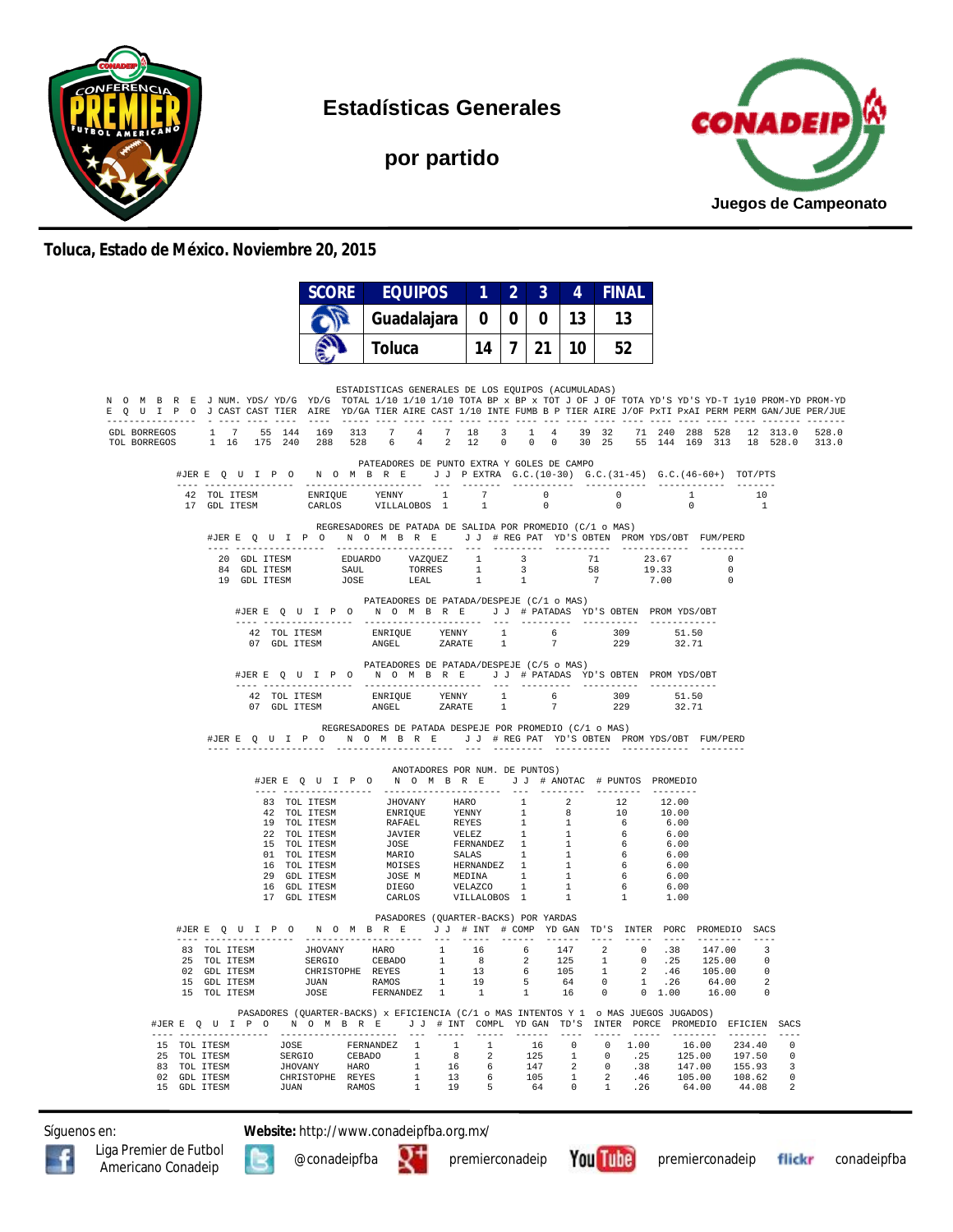







| #JERE QUIPO NOMBRE JJ #RECEPYD'S 1 y 10 TD'S PROMEDIO FUMBLES<br>$1 \quad 1$<br>49.00<br>$\sim$ 0<br>MOISES HERNANDEZ 1 2 98 1 1<br>MARIO SALAS 1 4 95 1 1<br>JOSE FERNANDEZ 1 4 67 2 0<br>JOSE FERNANDEZ 1 1 42 0 1<br>MAURICIO GARZA 1 1 37 1 0<br>AXEL GAXIOLA 1 1 33 1 0<br>DIEGO VELAZCO 1 1 22 0 1<br>CUILLERMO TOVAR 1 2 20 1 0<br>NESTOR ME<br>23.75<br>$\overline{\phantom{0}}$<br>$0 \t 16.75$<br>84 GDL ITESM<br>$\overline{\phantom{0}}$<br>15 TOL ITESM<br>42.00<br>$\overline{\phantom{0}}$<br>11 TOL ITESM<br>37.00<br>$\overline{\phantom{0}}$<br>$\begin{array}{ccc} 33.00 & & 0 \\ 22.00 & & 0 \\ 10.50 & & 0 \end{array}$<br>30 GDL ITESM<br>16 GDL ITESM<br>10 GDL ITESM<br>10.00<br>01 GDL ITESM<br>$\overline{\phantom{0}}$<br>$\begin{array}{ccc} 2 & \quad & 16.00 \\ 0 & \quad & 6.00 \end{array}$<br>$\overline{\phantom{0}}$<br>83 TOL ITESM<br>19 GDL ITESM<br>$\overline{\phantom{0}}$<br>CORREDORES DE BALON (POR YARDAS)<br>19 GDL ITESM AKEL GAXIOLA 1 (6 57 7 33 IN ITESM CHEATERD'S ANGLES 1 6 57 7 33 IN ITESM ALEJANDRO MENDOZA 1 1 28 1 28 IN ITESM SERGIO SALLINAS 1 5 24 0 1<br>23 GDL ITESM SERGIO SALUNAS 1 5 24 0<br>23 GDL ITESM SERGIO SALUNAS 1 5<br>9.50<br>$\overline{0}$<br>4.71<br>$\circ$<br>28.00<br>$\overline{0}$<br>$^{\circ}$<br>$\overline{0}$<br>4.80<br>$\overline{\phantom{0}}$<br>$\overline{0}$<br>12.00<br>$\mathbf{1}$<br>$\begin{array}{cccc} 0 & & 7.00 & & 0 \ 1 & & 13.00 & & 0 \ 1 & & 4.00 & & 0 \end{array}$<br>$\overline{0}$<br>.56<br>$\overline{0}$<br>$2.50$<br>1.25<br>4.00<br>$\overline{0}$<br>$\begin{matrix} 0 \\ 0 \\ 0 \end{matrix}$<br>0<br>$\overline{\phantom{0}}$<br>0<br>0<br>$\sim$ 0<br>INTERCEPTORES DE PASES (POR # DE PASES INTECEPTADOS)<br>#JERE QUIPO NOMBRE JJ # INT YD'S PROM<br>19 TOL ITESM RAFAEL REYES<br>$1 \t 1 \t 67 \t 1.00$<br>1<br>1<br>ORTIZ<br>$0 \quad 1.00$<br>37 TOL ITESM<br><b>ISMAEL</b><br>TACLEADORES (POR # DE TACLEADAS)<br>#JERE QUIPO NOMBRE JJ # TACL # ATRA PROMFUM/RECU<br>$\begin{tabular}{cccccccc} JER & D & D & N & 0 & M & B & E & J & H TACI & 4 A TRA I & HTRA & F RACI & 3 J & H TACI & 4 A TRA I & 4 J & 5 & 0 \\ -1 & TOL & TTESM & DEGO & AVENDINO & 1 & 6 & 0 \\ 02 & TOL & TTESM & CARSAR & FEREZ & 1 & 5 & 0 \\ 02 & TOL & TTESM & CERSAR & FEREZ & 1 & 5 & 0 \\ 03 & TOL & TTESM & HECTO & CLEMET & 1 & 5 & 0 \\ 97 & GDL & TTESM & DTEGO & GARCI & 1 & 5 & 0 \\ 97 &$<br>6.00 0<br>5.00<br>$\Omega$<br>5.00<br>0<br>5.00<br>- 0<br>5.00<br>- 0<br>5.00<br>- 0<br>4.00<br>$\Omega$<br>4.00<br>- 0<br>3.00<br>0<br>3.00<br>-1<br>3.00<br>$\Omega$<br>$\overline{\phantom{0}}$<br>3.00<br>3.00<br>- 0<br>2.00<br>0<br>2.00<br>$\Omega$<br>2.00<br>0<br>2.00<br>- 0<br>2.00<br>0<br>2.00<br>$\overline{\phantom{0}}$<br>2.00<br>- 0<br>2.00<br>$\overline{\phantom{0}}$<br>1.00<br>- 0<br>1.00<br>$\overline{\phantom{0}}$<br>1.00<br>$\overline{0}$<br>1.00<br>0<br>1.00<br>EMMANUEL HERRERA 1 1 0<br>92 GDL ITESM<br>1.00<br>0<br>59 GDL ITESM<br>1<br>1<br>$\sim$ 0<br>1.00<br>ALEJANDRO HUESCA<br>$\Omega$<br>TACLEADORES (POR # DE SACS ATRAPADAS o CAPTURAS)<br>#JERE Q U I P O N O M B R E J J # TACL # ATRA PROM FUM/RECU<br>1<br>CESAR<br>PEREZ<br>5 <sub>5</sub><br>$\overline{2}$<br>5.00 0<br>02 TOL ITESM<br>5.00<br>1<br>97 GDL ITESM<br>CARLOS<br>DE LEON<br>5 <sub>1</sub><br>$\overline{\mathbf{2}}$<br>$\overline{0}$<br>GALVEZ 1 3<br>1<br>48 GDL ITESM<br>3.00<br>$\overline{\phantom{0}}$<br>JESUS<br>YARDAS MEZCLADAS<br>JUE YD'S/REG YDS/REG YD'S x YD'S/REC YD'S/REG. SUMA<br>#JER E Q U I P O M O M B R E JUG KICK-OFF DESPEJE CARRERA DE PASES PAS-INTER TOTAL<br>$\frac{1}{2}$<br>---- ----------------<br>-----<br>.<br>1 58<br>$\sim$ 0<br>$\overline{0}$<br>67<br>$\overline{0}$<br>84 GDL ITESM<br>125<br>SAUL<br>TORRES |  |  |  | RECEPTORES POR NUM DE RECEPCIONES |  |  |  |  |  |  |
|-------------------------------------------------------------------------------------------------------------------------------------------------------------------------------------------------------------------------------------------------------------------------------------------------------------------------------------------------------------------------------------------------------------------------------------------------------------------------------------------------------------------------------------------------------------------------------------------------------------------------------------------------------------------------------------------------------------------------------------------------------------------------------------------------------------------------------------------------------------------------------------------------------------------------------------------------------------------------------------------------------------------------------------------------------------------------------------------------------------------------------------------------------------------------------------------------------------------------------------------------------------------------------------------------------------------------------------------------------------------------------------------------------------------------------------------------------------------------------------------------------------------------------------------------------------------------------------------------------------------------------------------------------------------------------------------------------------------------------------------------------------------------------------------------------------------------------------------------------------------------------------------------------------------------------------------------------------------------------------------------------------------------------------------------------------------------------------------------------------------------------------------------------------------------------------------------------------------------------------------------------------------------------------------------------------------------------------------------------------------------------------------------------------------------------------------------------------------------------------------------------------------------------------------------------------------------------------------------------------------------------------------------------------------------------------------------------------------------------------------------------------------------------------------------------------------------------------------------------------------------------------------------------------------------------------------------------------------------------------------------------------------------------------------------------------------------------------------------------------------------------------------------------------------------------------------------------------------------------------------------------------------------------------------------------------------------------------------------------------------------------------------------------------------------------------------------------------------------------------------------------------------------------------------------------------------------------------------------------------------------------------------------------------------------------------------------------------------------------------------------------------------------------------------------|--|--|--|-----------------------------------|--|--|--|--|--|--|
| #JERE QUIPO NOMBRE JJ # ACARR YDOBTEN 1 y 10 LOG TDOBT PROMYDS FUMBLES                                                                                                                                                                                                                                                                                                                                                                                                                                                                                                                                                                                                                                                                                                                                                                                                                                                                                                                                                                                                                                                                                                                                                                                                                                                                                                                                                                                                                                                                                                                                                                                                                                                                                                                                                                                                                                                                                                                                                                                                                                                                                                                                                                                                                                                                                                                                                                                                                                                                                                                                                                                                                                                                                                                                                                                                                                                                                                                                                                                                                                                                                                                                                                                                                                                                                                                                                                                                                                                                                                                                                                                                                                                                                                                          |  |  |  |                                   |  |  |  |  |  |  |
|                                                                                                                                                                                                                                                                                                                                                                                                                                                                                                                                                                                                                                                                                                                                                                                                                                                                                                                                                                                                                                                                                                                                                                                                                                                                                                                                                                                                                                                                                                                                                                                                                                                                                                                                                                                                                                                                                                                                                                                                                                                                                                                                                                                                                                                                                                                                                                                                                                                                                                                                                                                                                                                                                                                                                                                                                                                                                                                                                                                                                                                                                                                                                                                                                                                                                                                                                                                                                                                                                                                                                                                                                                                                                                                                                                                                 |  |  |  |                                   |  |  |  |  |  |  |
|                                                                                                                                                                                                                                                                                                                                                                                                                                                                                                                                                                                                                                                                                                                                                                                                                                                                                                                                                                                                                                                                                                                                                                                                                                                                                                                                                                                                                                                                                                                                                                                                                                                                                                                                                                                                                                                                                                                                                                                                                                                                                                                                                                                                                                                                                                                                                                                                                                                                                                                                                                                                                                                                                                                                                                                                                                                                                                                                                                                                                                                                                                                                                                                                                                                                                                                                                                                                                                                                                                                                                                                                                                                                                                                                                                                                 |  |  |  |                                   |  |  |  |  |  |  |
|                                                                                                                                                                                                                                                                                                                                                                                                                                                                                                                                                                                                                                                                                                                                                                                                                                                                                                                                                                                                                                                                                                                                                                                                                                                                                                                                                                                                                                                                                                                                                                                                                                                                                                                                                                                                                                                                                                                                                                                                                                                                                                                                                                                                                                                                                                                                                                                                                                                                                                                                                                                                                                                                                                                                                                                                                                                                                                                                                                                                                                                                                                                                                                                                                                                                                                                                                                                                                                                                                                                                                                                                                                                                                                                                                                                                 |  |  |  |                                   |  |  |  |  |  |  |
|                                                                                                                                                                                                                                                                                                                                                                                                                                                                                                                                                                                                                                                                                                                                                                                                                                                                                                                                                                                                                                                                                                                                                                                                                                                                                                                                                                                                                                                                                                                                                                                                                                                                                                                                                                                                                                                                                                                                                                                                                                                                                                                                                                                                                                                                                                                                                                                                                                                                                                                                                                                                                                                                                                                                                                                                                                                                                                                                                                                                                                                                                                                                                                                                                                                                                                                                                                                                                                                                                                                                                                                                                                                                                                                                                                                                 |  |  |  |                                   |  |  |  |  |  |  |
|                                                                                                                                                                                                                                                                                                                                                                                                                                                                                                                                                                                                                                                                                                                                                                                                                                                                                                                                                                                                                                                                                                                                                                                                                                                                                                                                                                                                                                                                                                                                                                                                                                                                                                                                                                                                                                                                                                                                                                                                                                                                                                                                                                                                                                                                                                                                                                                                                                                                                                                                                                                                                                                                                                                                                                                                                                                                                                                                                                                                                                                                                                                                                                                                                                                                                                                                                                                                                                                                                                                                                                                                                                                                                                                                                                                                 |  |  |  |                                   |  |  |  |  |  |  |
|                                                                                                                                                                                                                                                                                                                                                                                                                                                                                                                                                                                                                                                                                                                                                                                                                                                                                                                                                                                                                                                                                                                                                                                                                                                                                                                                                                                                                                                                                                                                                                                                                                                                                                                                                                                                                                                                                                                                                                                                                                                                                                                                                                                                                                                                                                                                                                                                                                                                                                                                                                                                                                                                                                                                                                                                                                                                                                                                                                                                                                                                                                                                                                                                                                                                                                                                                                                                                                                                                                                                                                                                                                                                                                                                                                                                 |  |  |  |                                   |  |  |  |  |  |  |
|                                                                                                                                                                                                                                                                                                                                                                                                                                                                                                                                                                                                                                                                                                                                                                                                                                                                                                                                                                                                                                                                                                                                                                                                                                                                                                                                                                                                                                                                                                                                                                                                                                                                                                                                                                                                                                                                                                                                                                                                                                                                                                                                                                                                                                                                                                                                                                                                                                                                                                                                                                                                                                                                                                                                                                                                                                                                                                                                                                                                                                                                                                                                                                                                                                                                                                                                                                                                                                                                                                                                                                                                                                                                                                                                                                                                 |  |  |  |                                   |  |  |  |  |  |  |
|                                                                                                                                                                                                                                                                                                                                                                                                                                                                                                                                                                                                                                                                                                                                                                                                                                                                                                                                                                                                                                                                                                                                                                                                                                                                                                                                                                                                                                                                                                                                                                                                                                                                                                                                                                                                                                                                                                                                                                                                                                                                                                                                                                                                                                                                                                                                                                                                                                                                                                                                                                                                                                                                                                                                                                                                                                                                                                                                                                                                                                                                                                                                                                                                                                                                                                                                                                                                                                                                                                                                                                                                                                                                                                                                                                                                 |  |  |  |                                   |  |  |  |  |  |  |
|                                                                                                                                                                                                                                                                                                                                                                                                                                                                                                                                                                                                                                                                                                                                                                                                                                                                                                                                                                                                                                                                                                                                                                                                                                                                                                                                                                                                                                                                                                                                                                                                                                                                                                                                                                                                                                                                                                                                                                                                                                                                                                                                                                                                                                                                                                                                                                                                                                                                                                                                                                                                                                                                                                                                                                                                                                                                                                                                                                                                                                                                                                                                                                                                                                                                                                                                                                                                                                                                                                                                                                                                                                                                                                                                                                                                 |  |  |  |                                   |  |  |  |  |  |  |
|                                                                                                                                                                                                                                                                                                                                                                                                                                                                                                                                                                                                                                                                                                                                                                                                                                                                                                                                                                                                                                                                                                                                                                                                                                                                                                                                                                                                                                                                                                                                                                                                                                                                                                                                                                                                                                                                                                                                                                                                                                                                                                                                                                                                                                                                                                                                                                                                                                                                                                                                                                                                                                                                                                                                                                                                                                                                                                                                                                                                                                                                                                                                                                                                                                                                                                                                                                                                                                                                                                                                                                                                                                                                                                                                                                                                 |  |  |  |                                   |  |  |  |  |  |  |
|                                                                                                                                                                                                                                                                                                                                                                                                                                                                                                                                                                                                                                                                                                                                                                                                                                                                                                                                                                                                                                                                                                                                                                                                                                                                                                                                                                                                                                                                                                                                                                                                                                                                                                                                                                                                                                                                                                                                                                                                                                                                                                                                                                                                                                                                                                                                                                                                                                                                                                                                                                                                                                                                                                                                                                                                                                                                                                                                                                                                                                                                                                                                                                                                                                                                                                                                                                                                                                                                                                                                                                                                                                                                                                                                                                                                 |  |  |  |                                   |  |  |  |  |  |  |
|                                                                                                                                                                                                                                                                                                                                                                                                                                                                                                                                                                                                                                                                                                                                                                                                                                                                                                                                                                                                                                                                                                                                                                                                                                                                                                                                                                                                                                                                                                                                                                                                                                                                                                                                                                                                                                                                                                                                                                                                                                                                                                                                                                                                                                                                                                                                                                                                                                                                                                                                                                                                                                                                                                                                                                                                                                                                                                                                                                                                                                                                                                                                                                                                                                                                                                                                                                                                                                                                                                                                                                                                                                                                                                                                                                                                 |  |  |  |                                   |  |  |  |  |  |  |
|                                                                                                                                                                                                                                                                                                                                                                                                                                                                                                                                                                                                                                                                                                                                                                                                                                                                                                                                                                                                                                                                                                                                                                                                                                                                                                                                                                                                                                                                                                                                                                                                                                                                                                                                                                                                                                                                                                                                                                                                                                                                                                                                                                                                                                                                                                                                                                                                                                                                                                                                                                                                                                                                                                                                                                                                                                                                                                                                                                                                                                                                                                                                                                                                                                                                                                                                                                                                                                                                                                                                                                                                                                                                                                                                                                                                 |  |  |  |                                   |  |  |  |  |  |  |
|                                                                                                                                                                                                                                                                                                                                                                                                                                                                                                                                                                                                                                                                                                                                                                                                                                                                                                                                                                                                                                                                                                                                                                                                                                                                                                                                                                                                                                                                                                                                                                                                                                                                                                                                                                                                                                                                                                                                                                                                                                                                                                                                                                                                                                                                                                                                                                                                                                                                                                                                                                                                                                                                                                                                                                                                                                                                                                                                                                                                                                                                                                                                                                                                                                                                                                                                                                                                                                                                                                                                                                                                                                                                                                                                                                                                 |  |  |  |                                   |  |  |  |  |  |  |
|                                                                                                                                                                                                                                                                                                                                                                                                                                                                                                                                                                                                                                                                                                                                                                                                                                                                                                                                                                                                                                                                                                                                                                                                                                                                                                                                                                                                                                                                                                                                                                                                                                                                                                                                                                                                                                                                                                                                                                                                                                                                                                                                                                                                                                                                                                                                                                                                                                                                                                                                                                                                                                                                                                                                                                                                                                                                                                                                                                                                                                                                                                                                                                                                                                                                                                                                                                                                                                                                                                                                                                                                                                                                                                                                                                                                 |  |  |  |                                   |  |  |  |  |  |  |
|                                                                                                                                                                                                                                                                                                                                                                                                                                                                                                                                                                                                                                                                                                                                                                                                                                                                                                                                                                                                                                                                                                                                                                                                                                                                                                                                                                                                                                                                                                                                                                                                                                                                                                                                                                                                                                                                                                                                                                                                                                                                                                                                                                                                                                                                                                                                                                                                                                                                                                                                                                                                                                                                                                                                                                                                                                                                                                                                                                                                                                                                                                                                                                                                                                                                                                                                                                                                                                                                                                                                                                                                                                                                                                                                                                                                 |  |  |  |                                   |  |  |  |  |  |  |
|                                                                                                                                                                                                                                                                                                                                                                                                                                                                                                                                                                                                                                                                                                                                                                                                                                                                                                                                                                                                                                                                                                                                                                                                                                                                                                                                                                                                                                                                                                                                                                                                                                                                                                                                                                                                                                                                                                                                                                                                                                                                                                                                                                                                                                                                                                                                                                                                                                                                                                                                                                                                                                                                                                                                                                                                                                                                                                                                                                                                                                                                                                                                                                                                                                                                                                                                                                                                                                                                                                                                                                                                                                                                                                                                                                                                 |  |  |  |                                   |  |  |  |  |  |  |
|                                                                                                                                                                                                                                                                                                                                                                                                                                                                                                                                                                                                                                                                                                                                                                                                                                                                                                                                                                                                                                                                                                                                                                                                                                                                                                                                                                                                                                                                                                                                                                                                                                                                                                                                                                                                                                                                                                                                                                                                                                                                                                                                                                                                                                                                                                                                                                                                                                                                                                                                                                                                                                                                                                                                                                                                                                                                                                                                                                                                                                                                                                                                                                                                                                                                                                                                                                                                                                                                                                                                                                                                                                                                                                                                                                                                 |  |  |  |                                   |  |  |  |  |  |  |
|                                                                                                                                                                                                                                                                                                                                                                                                                                                                                                                                                                                                                                                                                                                                                                                                                                                                                                                                                                                                                                                                                                                                                                                                                                                                                                                                                                                                                                                                                                                                                                                                                                                                                                                                                                                                                                                                                                                                                                                                                                                                                                                                                                                                                                                                                                                                                                                                                                                                                                                                                                                                                                                                                                                                                                                                                                                                                                                                                                                                                                                                                                                                                                                                                                                                                                                                                                                                                                                                                                                                                                                                                                                                                                                                                                                                 |  |  |  |                                   |  |  |  |  |  |  |
|                                                                                                                                                                                                                                                                                                                                                                                                                                                                                                                                                                                                                                                                                                                                                                                                                                                                                                                                                                                                                                                                                                                                                                                                                                                                                                                                                                                                                                                                                                                                                                                                                                                                                                                                                                                                                                                                                                                                                                                                                                                                                                                                                                                                                                                                                                                                                                                                                                                                                                                                                                                                                                                                                                                                                                                                                                                                                                                                                                                                                                                                                                                                                                                                                                                                                                                                                                                                                                                                                                                                                                                                                                                                                                                                                                                                 |  |  |  |                                   |  |  |  |  |  |  |
|                                                                                                                                                                                                                                                                                                                                                                                                                                                                                                                                                                                                                                                                                                                                                                                                                                                                                                                                                                                                                                                                                                                                                                                                                                                                                                                                                                                                                                                                                                                                                                                                                                                                                                                                                                                                                                                                                                                                                                                                                                                                                                                                                                                                                                                                                                                                                                                                                                                                                                                                                                                                                                                                                                                                                                                                                                                                                                                                                                                                                                                                                                                                                                                                                                                                                                                                                                                                                                                                                                                                                                                                                                                                                                                                                                                                 |  |  |  |                                   |  |  |  |  |  |  |
|                                                                                                                                                                                                                                                                                                                                                                                                                                                                                                                                                                                                                                                                                                                                                                                                                                                                                                                                                                                                                                                                                                                                                                                                                                                                                                                                                                                                                                                                                                                                                                                                                                                                                                                                                                                                                                                                                                                                                                                                                                                                                                                                                                                                                                                                                                                                                                                                                                                                                                                                                                                                                                                                                                                                                                                                                                                                                                                                                                                                                                                                                                                                                                                                                                                                                                                                                                                                                                                                                                                                                                                                                                                                                                                                                                                                 |  |  |  |                                   |  |  |  |  |  |  |
|                                                                                                                                                                                                                                                                                                                                                                                                                                                                                                                                                                                                                                                                                                                                                                                                                                                                                                                                                                                                                                                                                                                                                                                                                                                                                                                                                                                                                                                                                                                                                                                                                                                                                                                                                                                                                                                                                                                                                                                                                                                                                                                                                                                                                                                                                                                                                                                                                                                                                                                                                                                                                                                                                                                                                                                                                                                                                                                                                                                                                                                                                                                                                                                                                                                                                                                                                                                                                                                                                                                                                                                                                                                                                                                                                                                                 |  |  |  |                                   |  |  |  |  |  |  |
|                                                                                                                                                                                                                                                                                                                                                                                                                                                                                                                                                                                                                                                                                                                                                                                                                                                                                                                                                                                                                                                                                                                                                                                                                                                                                                                                                                                                                                                                                                                                                                                                                                                                                                                                                                                                                                                                                                                                                                                                                                                                                                                                                                                                                                                                                                                                                                                                                                                                                                                                                                                                                                                                                                                                                                                                                                                                                                                                                                                                                                                                                                                                                                                                                                                                                                                                                                                                                                                                                                                                                                                                                                                                                                                                                                                                 |  |  |  |                                   |  |  |  |  |  |  |
|                                                                                                                                                                                                                                                                                                                                                                                                                                                                                                                                                                                                                                                                                                                                                                                                                                                                                                                                                                                                                                                                                                                                                                                                                                                                                                                                                                                                                                                                                                                                                                                                                                                                                                                                                                                                                                                                                                                                                                                                                                                                                                                                                                                                                                                                                                                                                                                                                                                                                                                                                                                                                                                                                                                                                                                                                                                                                                                                                                                                                                                                                                                                                                                                                                                                                                                                                                                                                                                                                                                                                                                                                                                                                                                                                                                                 |  |  |  |                                   |  |  |  |  |  |  |
|                                                                                                                                                                                                                                                                                                                                                                                                                                                                                                                                                                                                                                                                                                                                                                                                                                                                                                                                                                                                                                                                                                                                                                                                                                                                                                                                                                                                                                                                                                                                                                                                                                                                                                                                                                                                                                                                                                                                                                                                                                                                                                                                                                                                                                                                                                                                                                                                                                                                                                                                                                                                                                                                                                                                                                                                                                                                                                                                                                                                                                                                                                                                                                                                                                                                                                                                                                                                                                                                                                                                                                                                                                                                                                                                                                                                 |  |  |  |                                   |  |  |  |  |  |  |
|                                                                                                                                                                                                                                                                                                                                                                                                                                                                                                                                                                                                                                                                                                                                                                                                                                                                                                                                                                                                                                                                                                                                                                                                                                                                                                                                                                                                                                                                                                                                                                                                                                                                                                                                                                                                                                                                                                                                                                                                                                                                                                                                                                                                                                                                                                                                                                                                                                                                                                                                                                                                                                                                                                                                                                                                                                                                                                                                                                                                                                                                                                                                                                                                                                                                                                                                                                                                                                                                                                                                                                                                                                                                                                                                                                                                 |  |  |  |                                   |  |  |  |  |  |  |
|                                                                                                                                                                                                                                                                                                                                                                                                                                                                                                                                                                                                                                                                                                                                                                                                                                                                                                                                                                                                                                                                                                                                                                                                                                                                                                                                                                                                                                                                                                                                                                                                                                                                                                                                                                                                                                                                                                                                                                                                                                                                                                                                                                                                                                                                                                                                                                                                                                                                                                                                                                                                                                                                                                                                                                                                                                                                                                                                                                                                                                                                                                                                                                                                                                                                                                                                                                                                                                                                                                                                                                                                                                                                                                                                                                                                 |  |  |  |                                   |  |  |  |  |  |  |
|                                                                                                                                                                                                                                                                                                                                                                                                                                                                                                                                                                                                                                                                                                                                                                                                                                                                                                                                                                                                                                                                                                                                                                                                                                                                                                                                                                                                                                                                                                                                                                                                                                                                                                                                                                                                                                                                                                                                                                                                                                                                                                                                                                                                                                                                                                                                                                                                                                                                                                                                                                                                                                                                                                                                                                                                                                                                                                                                                                                                                                                                                                                                                                                                                                                                                                                                                                                                                                                                                                                                                                                                                                                                                                                                                                                                 |  |  |  |                                   |  |  |  |  |  |  |
|                                                                                                                                                                                                                                                                                                                                                                                                                                                                                                                                                                                                                                                                                                                                                                                                                                                                                                                                                                                                                                                                                                                                                                                                                                                                                                                                                                                                                                                                                                                                                                                                                                                                                                                                                                                                                                                                                                                                                                                                                                                                                                                                                                                                                                                                                                                                                                                                                                                                                                                                                                                                                                                                                                                                                                                                                                                                                                                                                                                                                                                                                                                                                                                                                                                                                                                                                                                                                                                                                                                                                                                                                                                                                                                                                                                                 |  |  |  |                                   |  |  |  |  |  |  |
|                                                                                                                                                                                                                                                                                                                                                                                                                                                                                                                                                                                                                                                                                                                                                                                                                                                                                                                                                                                                                                                                                                                                                                                                                                                                                                                                                                                                                                                                                                                                                                                                                                                                                                                                                                                                                                                                                                                                                                                                                                                                                                                                                                                                                                                                                                                                                                                                                                                                                                                                                                                                                                                                                                                                                                                                                                                                                                                                                                                                                                                                                                                                                                                                                                                                                                                                                                                                                                                                                                                                                                                                                                                                                                                                                                                                 |  |  |  |                                   |  |  |  |  |  |  |
|                                                                                                                                                                                                                                                                                                                                                                                                                                                                                                                                                                                                                                                                                                                                                                                                                                                                                                                                                                                                                                                                                                                                                                                                                                                                                                                                                                                                                                                                                                                                                                                                                                                                                                                                                                                                                                                                                                                                                                                                                                                                                                                                                                                                                                                                                                                                                                                                                                                                                                                                                                                                                                                                                                                                                                                                                                                                                                                                                                                                                                                                                                                                                                                                                                                                                                                                                                                                                                                                                                                                                                                                                                                                                                                                                                                                 |  |  |  |                                   |  |  |  |  |  |  |
|                                                                                                                                                                                                                                                                                                                                                                                                                                                                                                                                                                                                                                                                                                                                                                                                                                                                                                                                                                                                                                                                                                                                                                                                                                                                                                                                                                                                                                                                                                                                                                                                                                                                                                                                                                                                                                                                                                                                                                                                                                                                                                                                                                                                                                                                                                                                                                                                                                                                                                                                                                                                                                                                                                                                                                                                                                                                                                                                                                                                                                                                                                                                                                                                                                                                                                                                                                                                                                                                                                                                                                                                                                                                                                                                                                                                 |  |  |  |                                   |  |  |  |  |  |  |
|                                                                                                                                                                                                                                                                                                                                                                                                                                                                                                                                                                                                                                                                                                                                                                                                                                                                                                                                                                                                                                                                                                                                                                                                                                                                                                                                                                                                                                                                                                                                                                                                                                                                                                                                                                                                                                                                                                                                                                                                                                                                                                                                                                                                                                                                                                                                                                                                                                                                                                                                                                                                                                                                                                                                                                                                                                                                                                                                                                                                                                                                                                                                                                                                                                                                                                                                                                                                                                                                                                                                                                                                                                                                                                                                                                                                 |  |  |  |                                   |  |  |  |  |  |  |
|                                                                                                                                                                                                                                                                                                                                                                                                                                                                                                                                                                                                                                                                                                                                                                                                                                                                                                                                                                                                                                                                                                                                                                                                                                                                                                                                                                                                                                                                                                                                                                                                                                                                                                                                                                                                                                                                                                                                                                                                                                                                                                                                                                                                                                                                                                                                                                                                                                                                                                                                                                                                                                                                                                                                                                                                                                                                                                                                                                                                                                                                                                                                                                                                                                                                                                                                                                                                                                                                                                                                                                                                                                                                                                                                                                                                 |  |  |  |                                   |  |  |  |  |  |  |
|                                                                                                                                                                                                                                                                                                                                                                                                                                                                                                                                                                                                                                                                                                                                                                                                                                                                                                                                                                                                                                                                                                                                                                                                                                                                                                                                                                                                                                                                                                                                                                                                                                                                                                                                                                                                                                                                                                                                                                                                                                                                                                                                                                                                                                                                                                                                                                                                                                                                                                                                                                                                                                                                                                                                                                                                                                                                                                                                                                                                                                                                                                                                                                                                                                                                                                                                                                                                                                                                                                                                                                                                                                                                                                                                                                                                 |  |  |  |                                   |  |  |  |  |  |  |
|                                                                                                                                                                                                                                                                                                                                                                                                                                                                                                                                                                                                                                                                                                                                                                                                                                                                                                                                                                                                                                                                                                                                                                                                                                                                                                                                                                                                                                                                                                                                                                                                                                                                                                                                                                                                                                                                                                                                                                                                                                                                                                                                                                                                                                                                                                                                                                                                                                                                                                                                                                                                                                                                                                                                                                                                                                                                                                                                                                                                                                                                                                                                                                                                                                                                                                                                                                                                                                                                                                                                                                                                                                                                                                                                                                                                 |  |  |  |                                   |  |  |  |  |  |  |
|                                                                                                                                                                                                                                                                                                                                                                                                                                                                                                                                                                                                                                                                                                                                                                                                                                                                                                                                                                                                                                                                                                                                                                                                                                                                                                                                                                                                                                                                                                                                                                                                                                                                                                                                                                                                                                                                                                                                                                                                                                                                                                                                                                                                                                                                                                                                                                                                                                                                                                                                                                                                                                                                                                                                                                                                                                                                                                                                                                                                                                                                                                                                                                                                                                                                                                                                                                                                                                                                                                                                                                                                                                                                                                                                                                                                 |  |  |  |                                   |  |  |  |  |  |  |
|                                                                                                                                                                                                                                                                                                                                                                                                                                                                                                                                                                                                                                                                                                                                                                                                                                                                                                                                                                                                                                                                                                                                                                                                                                                                                                                                                                                                                                                                                                                                                                                                                                                                                                                                                                                                                                                                                                                                                                                                                                                                                                                                                                                                                                                                                                                                                                                                                                                                                                                                                                                                                                                                                                                                                                                                                                                                                                                                                                                                                                                                                                                                                                                                                                                                                                                                                                                                                                                                                                                                                                                                                                                                                                                                                                                                 |  |  |  |                                   |  |  |  |  |  |  |
|                                                                                                                                                                                                                                                                                                                                                                                                                                                                                                                                                                                                                                                                                                                                                                                                                                                                                                                                                                                                                                                                                                                                                                                                                                                                                                                                                                                                                                                                                                                                                                                                                                                                                                                                                                                                                                                                                                                                                                                                                                                                                                                                                                                                                                                                                                                                                                                                                                                                                                                                                                                                                                                                                                                                                                                                                                                                                                                                                                                                                                                                                                                                                                                                                                                                                                                                                                                                                                                                                                                                                                                                                                                                                                                                                                                                 |  |  |  |                                   |  |  |  |  |  |  |
|                                                                                                                                                                                                                                                                                                                                                                                                                                                                                                                                                                                                                                                                                                                                                                                                                                                                                                                                                                                                                                                                                                                                                                                                                                                                                                                                                                                                                                                                                                                                                                                                                                                                                                                                                                                                                                                                                                                                                                                                                                                                                                                                                                                                                                                                                                                                                                                                                                                                                                                                                                                                                                                                                                                                                                                                                                                                                                                                                                                                                                                                                                                                                                                                                                                                                                                                                                                                                                                                                                                                                                                                                                                                                                                                                                                                 |  |  |  |                                   |  |  |  |  |  |  |
|                                                                                                                                                                                                                                                                                                                                                                                                                                                                                                                                                                                                                                                                                                                                                                                                                                                                                                                                                                                                                                                                                                                                                                                                                                                                                                                                                                                                                                                                                                                                                                                                                                                                                                                                                                                                                                                                                                                                                                                                                                                                                                                                                                                                                                                                                                                                                                                                                                                                                                                                                                                                                                                                                                                                                                                                                                                                                                                                                                                                                                                                                                                                                                                                                                                                                                                                                                                                                                                                                                                                                                                                                                                                                                                                                                                                 |  |  |  |                                   |  |  |  |  |  |  |
|                                                                                                                                                                                                                                                                                                                                                                                                                                                                                                                                                                                                                                                                                                                                                                                                                                                                                                                                                                                                                                                                                                                                                                                                                                                                                                                                                                                                                                                                                                                                                                                                                                                                                                                                                                                                                                                                                                                                                                                                                                                                                                                                                                                                                                                                                                                                                                                                                                                                                                                                                                                                                                                                                                                                                                                                                                                                                                                                                                                                                                                                                                                                                                                                                                                                                                                                                                                                                                                                                                                                                                                                                                                                                                                                                                                                 |  |  |  |                                   |  |  |  |  |  |  |
|                                                                                                                                                                                                                                                                                                                                                                                                                                                                                                                                                                                                                                                                                                                                                                                                                                                                                                                                                                                                                                                                                                                                                                                                                                                                                                                                                                                                                                                                                                                                                                                                                                                                                                                                                                                                                                                                                                                                                                                                                                                                                                                                                                                                                                                                                                                                                                                                                                                                                                                                                                                                                                                                                                                                                                                                                                                                                                                                                                                                                                                                                                                                                                                                                                                                                                                                                                                                                                                                                                                                                                                                                                                                                                                                                                                                 |  |  |  |                                   |  |  |  |  |  |  |
|                                                                                                                                                                                                                                                                                                                                                                                                                                                                                                                                                                                                                                                                                                                                                                                                                                                                                                                                                                                                                                                                                                                                                                                                                                                                                                                                                                                                                                                                                                                                                                                                                                                                                                                                                                                                                                                                                                                                                                                                                                                                                                                                                                                                                                                                                                                                                                                                                                                                                                                                                                                                                                                                                                                                                                                                                                                                                                                                                                                                                                                                                                                                                                                                                                                                                                                                                                                                                                                                                                                                                                                                                                                                                                                                                                                                 |  |  |  |                                   |  |  |  |  |  |  |
|                                                                                                                                                                                                                                                                                                                                                                                                                                                                                                                                                                                                                                                                                                                                                                                                                                                                                                                                                                                                                                                                                                                                                                                                                                                                                                                                                                                                                                                                                                                                                                                                                                                                                                                                                                                                                                                                                                                                                                                                                                                                                                                                                                                                                                                                                                                                                                                                                                                                                                                                                                                                                                                                                                                                                                                                                                                                                                                                                                                                                                                                                                                                                                                                                                                                                                                                                                                                                                                                                                                                                                                                                                                                                                                                                                                                 |  |  |  |                                   |  |  |  |  |  |  |
|                                                                                                                                                                                                                                                                                                                                                                                                                                                                                                                                                                                                                                                                                                                                                                                                                                                                                                                                                                                                                                                                                                                                                                                                                                                                                                                                                                                                                                                                                                                                                                                                                                                                                                                                                                                                                                                                                                                                                                                                                                                                                                                                                                                                                                                                                                                                                                                                                                                                                                                                                                                                                                                                                                                                                                                                                                                                                                                                                                                                                                                                                                                                                                                                                                                                                                                                                                                                                                                                                                                                                                                                                                                                                                                                                                                                 |  |  |  |                                   |  |  |  |  |  |  |
|                                                                                                                                                                                                                                                                                                                                                                                                                                                                                                                                                                                                                                                                                                                                                                                                                                                                                                                                                                                                                                                                                                                                                                                                                                                                                                                                                                                                                                                                                                                                                                                                                                                                                                                                                                                                                                                                                                                                                                                                                                                                                                                                                                                                                                                                                                                                                                                                                                                                                                                                                                                                                                                                                                                                                                                                                                                                                                                                                                                                                                                                                                                                                                                                                                                                                                                                                                                                                                                                                                                                                                                                                                                                                                                                                                                                 |  |  |  |                                   |  |  |  |  |  |  |
|                                                                                                                                                                                                                                                                                                                                                                                                                                                                                                                                                                                                                                                                                                                                                                                                                                                                                                                                                                                                                                                                                                                                                                                                                                                                                                                                                                                                                                                                                                                                                                                                                                                                                                                                                                                                                                                                                                                                                                                                                                                                                                                                                                                                                                                                                                                                                                                                                                                                                                                                                                                                                                                                                                                                                                                                                                                                                                                                                                                                                                                                                                                                                                                                                                                                                                                                                                                                                                                                                                                                                                                                                                                                                                                                                                                                 |  |  |  |                                   |  |  |  |  |  |  |
|                                                                                                                                                                                                                                                                                                                                                                                                                                                                                                                                                                                                                                                                                                                                                                                                                                                                                                                                                                                                                                                                                                                                                                                                                                                                                                                                                                                                                                                                                                                                                                                                                                                                                                                                                                                                                                                                                                                                                                                                                                                                                                                                                                                                                                                                                                                                                                                                                                                                                                                                                                                                                                                                                                                                                                                                                                                                                                                                                                                                                                                                                                                                                                                                                                                                                                                                                                                                                                                                                                                                                                                                                                                                                                                                                                                                 |  |  |  |                                   |  |  |  |  |  |  |
|                                                                                                                                                                                                                                                                                                                                                                                                                                                                                                                                                                                                                                                                                                                                                                                                                                                                                                                                                                                                                                                                                                                                                                                                                                                                                                                                                                                                                                                                                                                                                                                                                                                                                                                                                                                                                                                                                                                                                                                                                                                                                                                                                                                                                                                                                                                                                                                                                                                                                                                                                                                                                                                                                                                                                                                                                                                                                                                                                                                                                                                                                                                                                                                                                                                                                                                                                                                                                                                                                                                                                                                                                                                                                                                                                                                                 |  |  |  |                                   |  |  |  |  |  |  |
|                                                                                                                                                                                                                                                                                                                                                                                                                                                                                                                                                                                                                                                                                                                                                                                                                                                                                                                                                                                                                                                                                                                                                                                                                                                                                                                                                                                                                                                                                                                                                                                                                                                                                                                                                                                                                                                                                                                                                                                                                                                                                                                                                                                                                                                                                                                                                                                                                                                                                                                                                                                                                                                                                                                                                                                                                                                                                                                                                                                                                                                                                                                                                                                                                                                                                                                                                                                                                                                                                                                                                                                                                                                                                                                                                                                                 |  |  |  |                                   |  |  |  |  |  |  |
|                                                                                                                                                                                                                                                                                                                                                                                                                                                                                                                                                                                                                                                                                                                                                                                                                                                                                                                                                                                                                                                                                                                                                                                                                                                                                                                                                                                                                                                                                                                                                                                                                                                                                                                                                                                                                                                                                                                                                                                                                                                                                                                                                                                                                                                                                                                                                                                                                                                                                                                                                                                                                                                                                                                                                                                                                                                                                                                                                                                                                                                                                                                                                                                                                                                                                                                                                                                                                                                                                                                                                                                                                                                                                                                                                                                                 |  |  |  |                                   |  |  |  |  |  |  |
|                                                                                                                                                                                                                                                                                                                                                                                                                                                                                                                                                                                                                                                                                                                                                                                                                                                                                                                                                                                                                                                                                                                                                                                                                                                                                                                                                                                                                                                                                                                                                                                                                                                                                                                                                                                                                                                                                                                                                                                                                                                                                                                                                                                                                                                                                                                                                                                                                                                                                                                                                                                                                                                                                                                                                                                                                                                                                                                                                                                                                                                                                                                                                                                                                                                                                                                                                                                                                                                                                                                                                                                                                                                                                                                                                                                                 |  |  |  |                                   |  |  |  |  |  |  |
|                                                                                                                                                                                                                                                                                                                                                                                                                                                                                                                                                                                                                                                                                                                                                                                                                                                                                                                                                                                                                                                                                                                                                                                                                                                                                                                                                                                                                                                                                                                                                                                                                                                                                                                                                                                                                                                                                                                                                                                                                                                                                                                                                                                                                                                                                                                                                                                                                                                                                                                                                                                                                                                                                                                                                                                                                                                                                                                                                                                                                                                                                                                                                                                                                                                                                                                                                                                                                                                                                                                                                                                                                                                                                                                                                                                                 |  |  |  |                                   |  |  |  |  |  |  |
|                                                                                                                                                                                                                                                                                                                                                                                                                                                                                                                                                                                                                                                                                                                                                                                                                                                                                                                                                                                                                                                                                                                                                                                                                                                                                                                                                                                                                                                                                                                                                                                                                                                                                                                                                                                                                                                                                                                                                                                                                                                                                                                                                                                                                                                                                                                                                                                                                                                                                                                                                                                                                                                                                                                                                                                                                                                                                                                                                                                                                                                                                                                                                                                                                                                                                                                                                                                                                                                                                                                                                                                                                                                                                                                                                                                                 |  |  |  |                                   |  |  |  |  |  |  |
|                                                                                                                                                                                                                                                                                                                                                                                                                                                                                                                                                                                                                                                                                                                                                                                                                                                                                                                                                                                                                                                                                                                                                                                                                                                                                                                                                                                                                                                                                                                                                                                                                                                                                                                                                                                                                                                                                                                                                                                                                                                                                                                                                                                                                                                                                                                                                                                                                                                                                                                                                                                                                                                                                                                                                                                                                                                                                                                                                                                                                                                                                                                                                                                                                                                                                                                                                                                                                                                                                                                                                                                                                                                                                                                                                                                                 |  |  |  |                                   |  |  |  |  |  |  |
|                                                                                                                                                                                                                                                                                                                                                                                                                                                                                                                                                                                                                                                                                                                                                                                                                                                                                                                                                                                                                                                                                                                                                                                                                                                                                                                                                                                                                                                                                                                                                                                                                                                                                                                                                                                                                                                                                                                                                                                                                                                                                                                                                                                                                                                                                                                                                                                                                                                                                                                                                                                                                                                                                                                                                                                                                                                                                                                                                                                                                                                                                                                                                                                                                                                                                                                                                                                                                                                                                                                                                                                                                                                                                                                                                                                                 |  |  |  |                                   |  |  |  |  |  |  |
|                                                                                                                                                                                                                                                                                                                                                                                                                                                                                                                                                                                                                                                                                                                                                                                                                                                                                                                                                                                                                                                                                                                                                                                                                                                                                                                                                                                                                                                                                                                                                                                                                                                                                                                                                                                                                                                                                                                                                                                                                                                                                                                                                                                                                                                                                                                                                                                                                                                                                                                                                                                                                                                                                                                                                                                                                                                                                                                                                                                                                                                                                                                                                                                                                                                                                                                                                                                                                                                                                                                                                                                                                                                                                                                                                                                                 |  |  |  |                                   |  |  |  |  |  |  |

Síguenos en: **Website:** http://www.conadeipfba.org.mx/